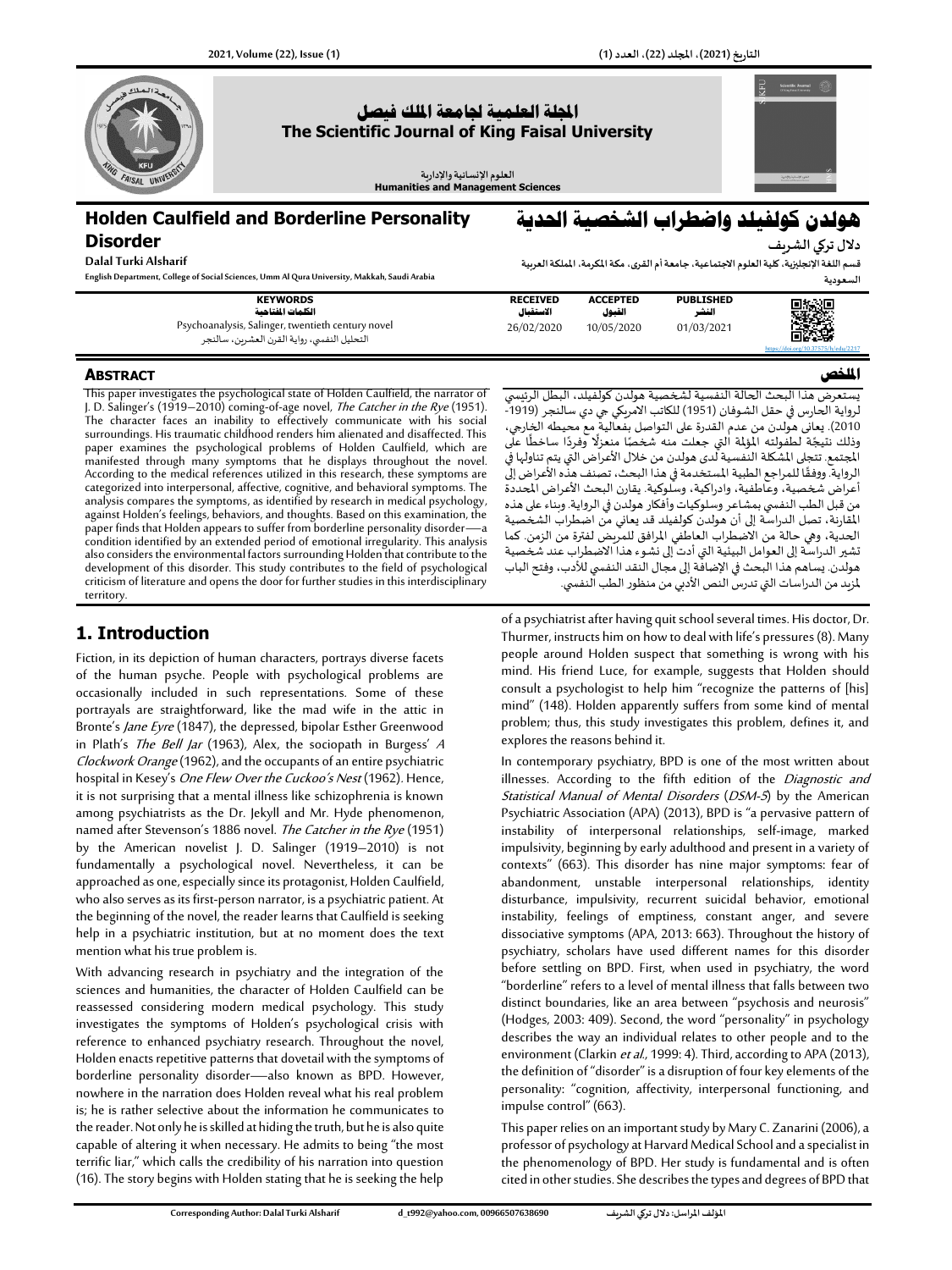help clinical specialists diagnose this disorder. Her study adds more symptoms to the nine identified by APA (2013) in *DSM-5*, which are categorized into four major categories: interpersonal, affective, cognitive, and behavioral. Stone (2006) gives a detailed definition of the disorder and discusses the history, etymology, and major concepts related to it. Silk et al. (2006) identify the significant role of family, school, peers, and childhood trauma in the development of this disorder. This paper uses the fifth and latest edition of DSM-5 by APA (2013) as a reliable reference for the definition and symptoms of BPD. *DSM-5* is a major resource that specialists use to diagnose psychological and mental illnesses. It provides a precise definition of this disorder and lists nine major diagnostic symptoms of it. It also describes culture and gender-related issues relating to BPD.

Fortunately, some insightful work has already explored the psychological problems found in *The Catcher in the Rye*, especially those of Holden Caulfield. Bryan (2000) provides a meaningful exploration of Holden's personality and psychological issues. Due to Holden's unreliability as a narrator, Bryan (2000) assumes that the reader experiences some uncertainty concerning the story. His article investigates the psychological structure of the novel through the "aggression and withdrawal" of its protagonist (31). On the other hand, Throwbridge (2000) views Holden as a seeker of the truth in a deceitful world. According to Throwbridge (2000), Holden's main psychological crisis is that he constantly "falls short for his own ideal" (22). He states that the novel dramatically revolves around two conflicts: the hero's inner conflict with himself and his external conflict with the environment (22). He presents Holden as an idealist who is struggling between these conflicts in the modern, deceitful world. Heiserman and Miller (2006) address the subjects of childhood and loss of innocence in the novel. Holden is engaged in an endless endeavor to protect the innocence of children and save them from the corruption of social institutions. Finally, Scott (2007) lightly touches upon Holden as a troubled teen with an unbalanced psychological state by considering him as being symbolically castrated following his expulsion from school.

Although many studies have examined Holden Caulfield's psychological problems, the assumption that Holden might be suffering from BPD has not been sufficiently elaborated on in reliable studies. Therefore, this study further investigates this claim by taking into consideration the available medical literature relating to this mental illness and comparing it to Holden's characterization in the novel. This paper examines Holden's symptoms by comparing them to those categorized by APA (2013), as well as Zanarini's study (2006). The paper uses Zanarini's (2006) categorization, which divides the symptoms into four major categories: interpersonal, affective, cognitive, and behavioral. Each category includes additional symptoms, most of which are identified by APA (2013) in DSM-5 as being crucial to the diagnosis of BPD.

# **2. Interpersonal Symptoms**

Symptoms that assist in the diagnosis of BPD are interpersonal in nature, governing the relationship between the individual and their environment: a constant fear of abandonment, a need for special relationships, manipulative tendencies, an addiction to lying, being excessively demanding of and dependent on others, and displaying violent verbal and non-verbal behavior.

People are normally driven to develop emotional attachments, through which they formalize their image of themselves and others. Having secure attachments, especially during childhood, helps to enable healthy emotional growth for an individual. According to APA (2013), one major aspect that identifies individuals as having BPD is the constant fear of abandonment. A patient's fear of separation can greatly alter their self-image and cause them to believe that they have been abandoned due to failings or inadequacies. They frantically try to avoid both "real or imagined" abandonment (Choudhary, 2017: 207). The roots for fearing abandonment come from having insecure attachments early in life, which contribute to unhealthy psychological development (Mauricio et al., 2007: 141).

In The Catcher in the Rye, Holden Caulfield seems to dread unforeseen abandonment. He repeatedly expresses his distress about being left alone, especially if he is deserted without being notified ahead of time. He prefers to be emotionally prepared for a sudden departure. Even though he quits several schools, he still hates leaving a school suddenly. "I don't care if it's a sad good-bye or a bad goodbye," Holden declares, "but when I leave a place, I like to know I'm leaving it. If you don't, you feel even worse" (4). This explains why Holden has a preference for museums, where things never change. Imagining his little sister Phoebe visiting the museum, he bitterly dislikes the fact that she too must undergo changes while the things around her in the museum will always remain the same (122). "The best thing, though, in that museum," Holden believed, "was that everything always stayed right where it was. Nobody'd move" (121).

Holden continues to fear being deserted by his friends and acquaintances, who he thinks would pretend to be sleepy and leave the table just so they could avoid spending more time with him. He feels betrayed when people leave him alone at the table after they finish their drinks (75). He imagines Sally Hayes, a girl he is dating, leaving him for another date (151). After a fierce quarrel with his roommate, Stradlater, Holden senses that his roommate no longer acknowledges his existence, leaving him feeling deserted and unwanted (50). Not only does Holden miss the people he loves, but healso misses those he dislikes. "I sort of miss everybody I told about. Even old Stradlater and Ackley, for instance. I think I even miss that goddam Maurice," says Holden as he tells his story in the psychiatric institution (214). In a moment of desperation, he feels totally abandoned as he roams the streets of New York, knowing that he has nobody to go to, no friend to talk to, and no home to stay in. He feels, as he says, "blue as hell" (153).

The major source of Holden's fear of abandonment is his loss of two very significant people in his life: his brother Allie and his girlfriend Jane. The impact of their loss is so profound that Holden starts to lose faith in human relationships. His thoughts often fluctuate between longing for companionship and fearing the loss of it. He is often distraught about the possibility of being exposed once more to the same pain he had to endure earlier in his life. Despite his cynicism and dissatisfaction with most people around him, Holden idolizes both Allie and Jane and considers them the finest companions he has ever encountered.

Allie was two years younger than Holden. He died of leukemia when the family was in Maine—before they moved to New York. "Allie's death," as Bryan (2000) explains, "takes place outside the province of the narrative, but a valuable psychological study might still be made of the progression of Holden's breakdown" (33). The night Allie dies, Holden sleeps in the garage and breaks all the windows with his bare hands until they are drenched with blood. One of his hands is permanently injured as a result of that incident (39). In Holden's descriptions, Allie is always kind and likable; he is also considered the smartest kid in the family (38). Challenging him to find a single thing that he genuinely admires, Phoebe accuses Holden of cynicism and negativity. In response, Holden states that Allie is the one thing he truly respects. Although Phoebe seems unconvinced by this seemingly invalid answer, because, according to her, dead people no longer exist, it shows that to Holden, Allie is still alive. "Just because somebody's dead," Holden believes, "you don't just stop liking them, for God's sake—especially if they were about a thousand times nicer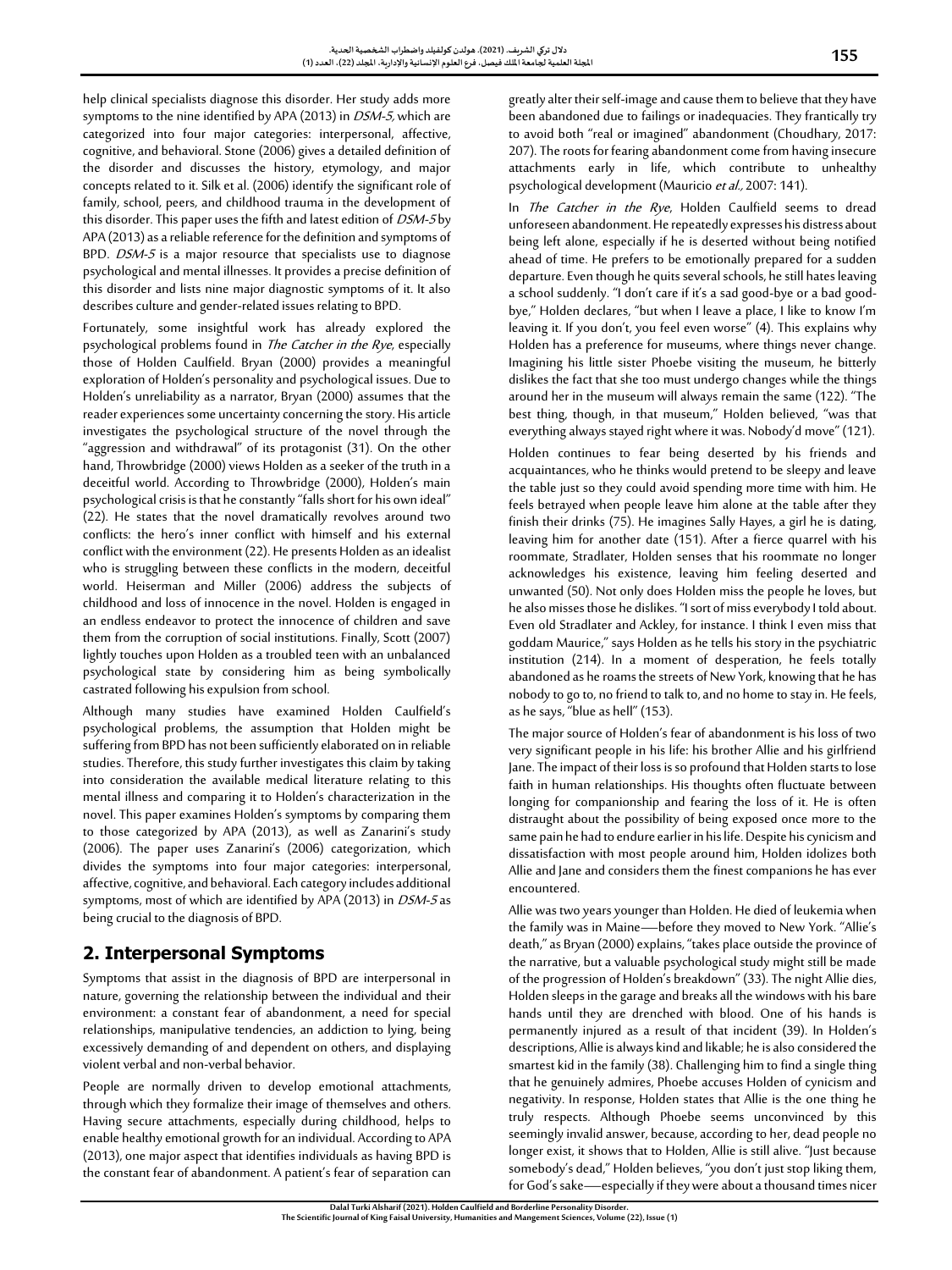than the people you know that're alive and all" (171).

Nevertheless, Holden seems highly disturbed by Allie's sudden physical disappearance. He is bothered by the fact that people, on a beautiful sunny day, can start their cars, listen to the radio, and have dinner in a nice place while Allie cannot. "I know it's only his body and all that's in the cemetery, and his soul's in Heaven and all that crap, but I couldn't stand it anyway," he sorrowfully declares (156). When Holden aimlessly walks the streets of New York, he suddenly feels lost. He also feels Allie's presence guiding and saving him every time he feels he is about to disappear.

> Every time I came to the end of a block and stepped off the goddam curb, I had this feeling that I'd never get to the other side of the street. I thought I'd just go down, down, down, and nobody'd ever see me again. Boy, did it scare me. You can't imagine. I started sweating like a bastard—my whole shirt and underwear and everything. Then I started doing something else. Every time I'd get to the end of a block I'd make believe I was talking to my brother Allie. I'd say to him, "Allie, don't let me disappear. Allie, don't let me disappear. Allie, don't let me disappear. Please, Allie." And then when I'd reach the other side of the street without disappearing, I'd thank him. (197)

Holden is lost, scared, and sweaty for no reason other than his deep feeling of abandonment. He feels he has been left alone to steer his way through life. He summons the help of his brother Allie, who is no longer with him but whose presence he feels at the corner of every street. It is as if the streets of New York are the map of Holden's life, and at every turn, he panics and asks for his dead's brother help to save him.

Jane Gallagher, on the other hand, is not taken from Holden's life by death like his brother, Allie. She gradually disappears as she starts dating other boys, some of whom are Holden's friends. One summer, Holden has a brief relationship with Jane, who happens to be his neighbor at that time. The two have a lot in common on both emotional and intellectual levels. Holden is so infatuated with this girl that he can recall minor details of her life. He still remembers that she keeps her kings at the back when she plays checkers and that she likes ballet dancing, which she used to practice for two hours a day (31). "Jane was different," he observes (79). He enjoys her company every time they go to the cinema despite his deep dislike of the movies. They hold hands throughout the entire movie without being bothered by how sweaty their hands become (79). With Jane, Holden can be himself and never feels obliged to try to impress her. He compares holding hands with Jane to holding hands with Gertrude Levine, a girl he meets later. He describes the latter's hands as always being "sticky or sweaty" and never like Jane's (120). Jane is Holden's touchstone to whom he compares all other girls. She is also the only person outside of Holden's family that he trusts enough to show his poems that he had written on Allie's mitt (77). A girl like Jane is not easy to forget; "I know old Jane like a book—I still couldn't get her off my brain," Holden sadly admits (76).

Just as he is unable to quit thinking about his dead brother Allie, Holden cannot get Jane off his mind. The impact this girl has on him is strikingly profound in spite of their brief encounter. Occasionally in his story, he suddenly mentions Jane. "Jane Gallagher. Jesus...I couldn't get her off my mind. I really couldn't" (33). He repeatedly attempts to contact her despite knowing she is dating other boys. He always tries to call her, yet he rarely ever goes through with it. He dials, and then he hangs up. His main excuse is that he is not often in the right mood. It is rather a habit of his to blame his mood for not doing many things.

Holden is deeply hurt when he learns that Jane has started dating his roommate Stradlater. Describing his first shock, he says, "I damn near dropped dead" (31). Despite his attempt to hide his irritation, he restlessly tosses and turns in his bed picturing the two together. Even

though she is with Stradlater now, Holden desperately wonders if Jane still thinks about him. He asks Stradlater if Jane has ever mentioned his name, but to his disappointment, she never does (31). He feels rather insignificant, abandoned, and totally forgotten at this point. Knowing that Stradlater is a womanizer, Holden believes that his friend does not deserve a special girl like Jane. Stradlater is careless and takes most of the girls he dates for granted. He does not even remember Jane's name, calling her "Jean," which makes Holden become"so nervous [he] nearly went crazy" (34).

Holden feels abandoned by both Allie and Jane, the two most important people in his life. Although the type and the cause of each abandonment are different, their impact on Holden's psyche is still deep. He constantly searches for a human connection to replace the ones he lost. Yet, he also deeply fears ever having to endure being abandoned again. Therefore, most of his relationships remain transient, temporary, and rather superficial. It is common among patients with BPD to long for human connection with others. The fear of being abandoned gives them a special need for relationships. According to DSM-5, these individuals feel "a lack of a meaningful relationship[s], nurturing, and support" (APA, 2013: 664). They compensate for this loss by longing for a relationship—sometimes with mother-like figures (Zanarini, 2006: 32). Holden, for example, strives to convince a woman almost twice his age to go out on a date with him. "She said she was old enough to be my mother and all," he says, "I showed her my goddam gray hair and told her I was forty-two" (153). He often asks people to join him for a drink and sometimes calls friends who are not really close to him, asking to visit them (60).

Throughout the novel, Holden moves desperately from one phone booth to another trying to call his friends—mostly at very late hours. He feels lost, empty, and in dire need of a human connection. For example, the first thing he decides to do when he quits Pencey, his school, is to call somebody; however, he realizes that everybody might be busy at this late hour. He considers calling his brother D. B., his sister Phoebe, his ex-girlfriend Jane, and his friends Sally Hayes and Carl Luce, but he ends up calling nobody. For more than twenty minutes, he stays in a phone booth running names through his head (59). Hesitant and undetermined, Holden starts to call Jane many times, but always ends up backing off. However, when he finally succeeds in calling, either Jane does not answer or her mother picks up the phone, which forces Holden to hang up (116, 136). Carl Luce, Sally Hayes, and Faith Cavendish are the friends he also calls for unimportant reasons. One time, he calls Sally at a very late hour to tell her that he is going to come to fix her Christmas tree. Surprised by the odd timing, Sally asks him to call another day (151). He also phones his teacher, Mr. Antolini, late at night just to chat. This call is made so late at night that Holden thinks he might have woken his teacher's wife because she took too long to answer the phone (174).

Holden seems in desperate need of establishing any sort of human connection. While in the hotel, he hires a prostitute just for the sake of having a conversation with somebody. "Don't you feel like talking for a while?" he asks the surprised prostitute. "Are you in a very big hurry?" (95). He occasionally tries to make people stay longer with him. "I tried to get them to stick around for a while, but they wouldn't. So, we said good-bye and all" (75). When riding in taxis, Holden starts conversations that usually perplex the taxi drivers. He often asks them where the ducks go when the whole lake is frozen (60). In a way, the ducks resemble Holden as, during the winter, they no longer have a home; hence, he is quite concerned about their whereabouts.

BPD patients seem to be masters of the art of deception. They are remarkably skilled at getting what they want from people. To reach their goals, rather than expressing their demands directly, they manipulate others through underhanded tactics at the expense of the others' interests. Nevertheless, they sometimes seem unconscious of

**The Scientific Journal of King Faisal University, Humanitiesand MangementSciences, Volume (22), Issue (1)**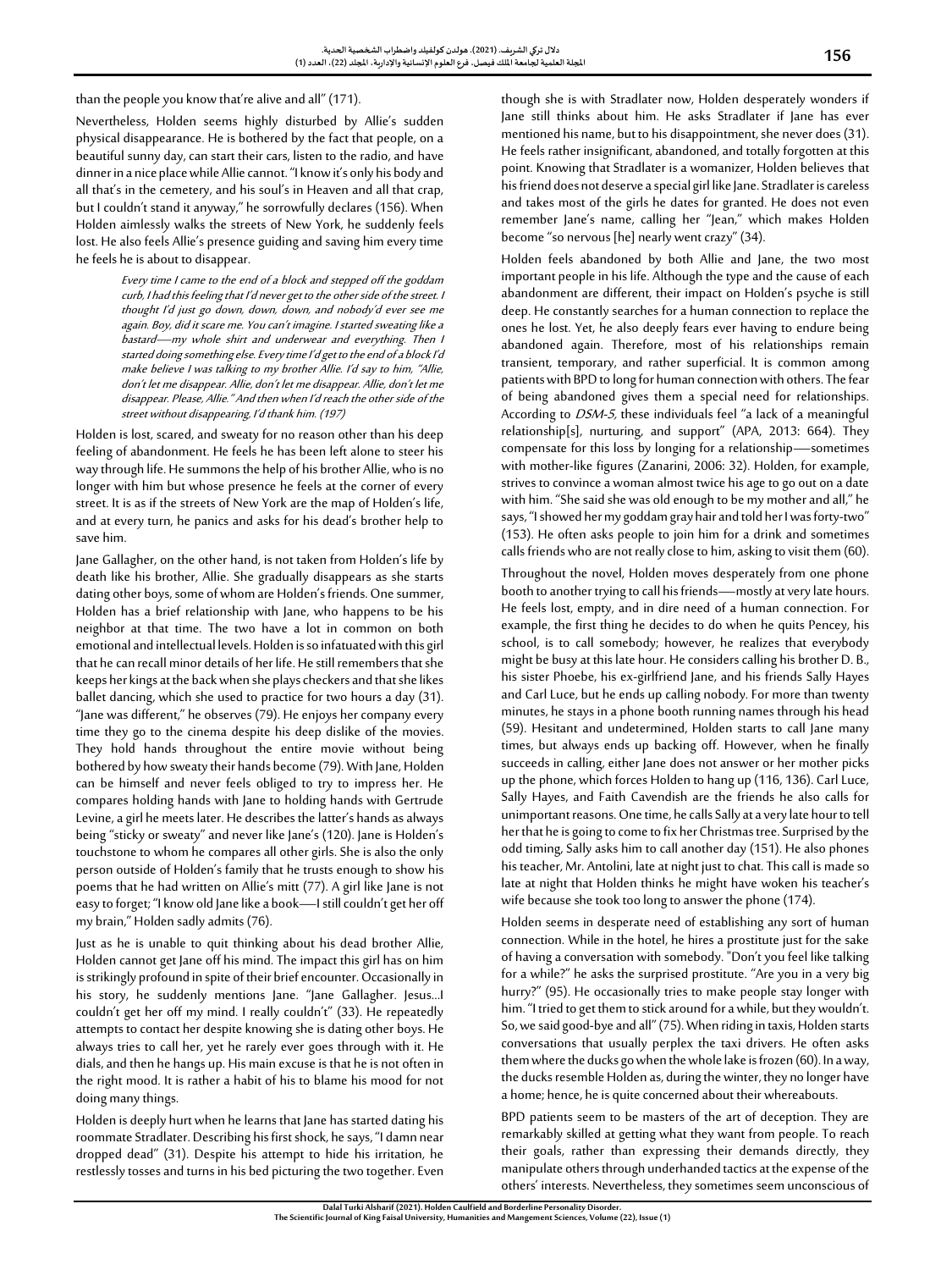their manipulative behavior (Zanarini 2006: 29). Whether he is aware of his behavior or not, Holden Caulfield sometimes appears to use people to help him feel secure and connected to others. To mask his feelings of loneliness, he repeatedly phones his friends at late, inconvenient hours just to discuss insignificant subjects. On one occasion, he admits to having manipulated a schoolmate into buying a typewriter that the latter did not even need. On his way out of Pencey, he wakes up Fredrick Woodruff, to whom he has lent a typewriter, and succeeds at persuading him to buy it even though he does not need it. At that moment, Holden is about to quit his school and is thus in dire need of money (52). Due to having symptoms of BPD, Holden is rather unconsciously exploiting others to enforce his right to live.

Due to their manipulative nature, people with BPD present as pathological liars with chronic and compulsive lying tendencies. They are skilled at maneuvering people to avoid confrontation and get what they want. "Borderline patients often lie or, at least, tell different people different versions of their truth" (Zanarini, 2006: 34). They lie to protect themselves from being punished or humiliated. Holden, in the same manner, is a pathological liar who admits to lacking the ability of stopping. Once he starts, he can lie for hours without stopping. "I'm the most terrific liar you ever saw in your life," Holden admits, "if I'm on my way to the store to buy a magazine, even, and somebody asks me where I'm going, I'm liable to say I'm going to the opera" (16). For example, when entering his building, he lies about his destination and tells the doorman he is going to see the Dickinsons, not to his parents' apartment (157).

Holden often lies about his identity, with and without apparent reason. When he lies about his age, it is usually because he wants to drink alcohol. He often pretends to be older than he really is, especially because his height and grey hair help him to do so. When asked for his age, he says that he is twenty-two (91). When he wants to date an older woman, he declares his age to be forty-two (153). However, Holden does not seem to have a valid reason for lying about his name. He gives a different name every time he introduces himself. Sometimes he goes by "Rudolf Schmidt," and other times, he is "Jim Steele" (54, 73). It seems to be an attempt to mask his real identity because he is probably ashamed of what he has turned out to be—a dropout smoker with no friends, no place to go to, and no future to look forward to.

To draw sympathy from others, Holden also lies about his health. He pretends to have a bad leg and starts limping to fool people (157). He also claims to be undergoing surgery sometime soon (58). At one point, he even states that he has had surgery on his clavichord (96). Ironically, Holden is too young to realize that the clavichord is actually a European musical keyboard instrument, not a body part.

Holden sometimes lies to please other people. He tells his teacher, Mr. Spencer, what he wants to hear, just so that he can end the conversation as soon as possible. He informs him that he himself is a careless student and that Mr. Spencer has done all he could to improve Holden's poor situation (12). He also lies to the woman on the train by telling her that her son is a fine student who adapts very well. Later in the narration, he admits that this woman's son is nothing but a loser (71). He even confesses his love for Sally Hayes. He tells her that she is the only reason he is in New York now and that if she were not there, he would have been somewhere else. At the same time, he admits that if he had any feeling for Hayes, it would probably be hatred (131).

Holden's habitual lying seems to be rooted in his need to be loved. By pretending to be ill, he believes he is likely to attract people's sympathy and attention. Also, by giving people nice, yet insincere, compliments, he thinks he can gain their admiration. Holden also lies to avoid uncomfortable situations. He is not the type of liar who believes his own lies. Very conscious of his behavior, Holden admits that lying is a terrible habit and to his inability to change it.

With Holden, it is uncertain in which situations he will revert to lying. The credibility of his narration, therefore, is questionable, not only because he might be intentionally lying or hiding the truth, but also because borderline individuals' sense of the truth is quite distorted. The reason for this is probably "their varied and shifting sense of identity" (Zanarini, 2006: 34). For example, Holden strongly argues that the elevator man told him that it was only five dollars for a throw with the prostitute, but the elevator man and the prostitute insist that it is ten dollars instead. Eventually, the elevator man knocks him down and forcefully grabs the money (101). It is not obvious to the reader, however, where the truth lies. Whether it is five dollars, as Holden claims, or ten, as the others do, is not clear. Holden, despite his insistence on telling the truth, might be mistaken. This is not the only time when Holden thinks he is right while people are telling him otherwise. During a heated argument with Sally Hayes, she strongly recommends that he not shout, but Holden insists that he was not shouting in the first place (131). Nevertheless, from the angry tone of his voice and the curses he uses in the conversation, it is likely that Sally is closer to telling the truth.

Holden's manipulative behavior is closely connected to his demanding nature. On more than one occasion, he is both persistent and determined to get answers to his questions. Borderline patients, according to Zanarini (2006), can become very insistent. They are even told by "their family and their previous treaters that [their] demandingness is off-putting" (30). Likewise, Holden is told to "grow up" and "drop it," yet he keeps bombarding his friend Luce with personal questions (146). "Let's get one thing straight," says Luce, "I refuse to answer any typical Caulfield questions tonight. When in hell are you going to grow up?" (146). Luce's remark about the typical questions indicates that this is not a random incident, but rather a regular, annoying habit of Holden's.

According to Zanarini (2006), borderline patients are distinguished by both dependent and counter-dependent traits, indicating that they are dependent, yet helpful at the same time (33). Despite their unrealistic demands of the people around them, people with BPD are both generous and helpful. They use their generosity to establish connections with others (Zanarini, 2006: 33). On the one hand, on more than one occasion, Holden appears to be unrealistically dependent on people. He calls his friends at very late hours to ask about insignificant matters. He also brings a prostitute to his hotel room just for the sake of having a conversation. On the other hand, he is also helpful and generous to both his friends and total strangers. Being a good writer, he does not hesitate to write a composition for his roommate Stradlater even after learning that he is dating Jane (28). Holden also feels sympathetic to Ackley, who usually spends Saturday nights alone in his room, asking him to join him at the cinema (36). Holden often lends belongings like his hat, coat, and typewriter to his schoolmates. Knowing that Sally Hayes likes the orchestra, he is generous enough to buy her a ticket despite his dislike of what he considers "phony," such as the orchestra (116). In addition, when Holden meets two nuns in a restaurant, he offers to make a donation even though the nuns had not asked for charity  $(109)$ .

A study by Mauricio et al. (2006) claims that there is a meditated relationship between the fear of abandonment on the one hand and physical and verbal violence on the other (139). Due to their unmanageable impulsivity, individuals with BPD engage in fits of anger that negatively affect the people around them. Their tendency to use verbal and non-verbal violence is not always intentional and is often followed by remorseful self-reproach. In Dutton and

**Dalal Turki Alsharif (2021). Holden Caulfield and Borderline Personality Disorder. The Scientific Journal of King Faisal University, Humanitiesand MangementSciences, Volume (22), Issue (1)**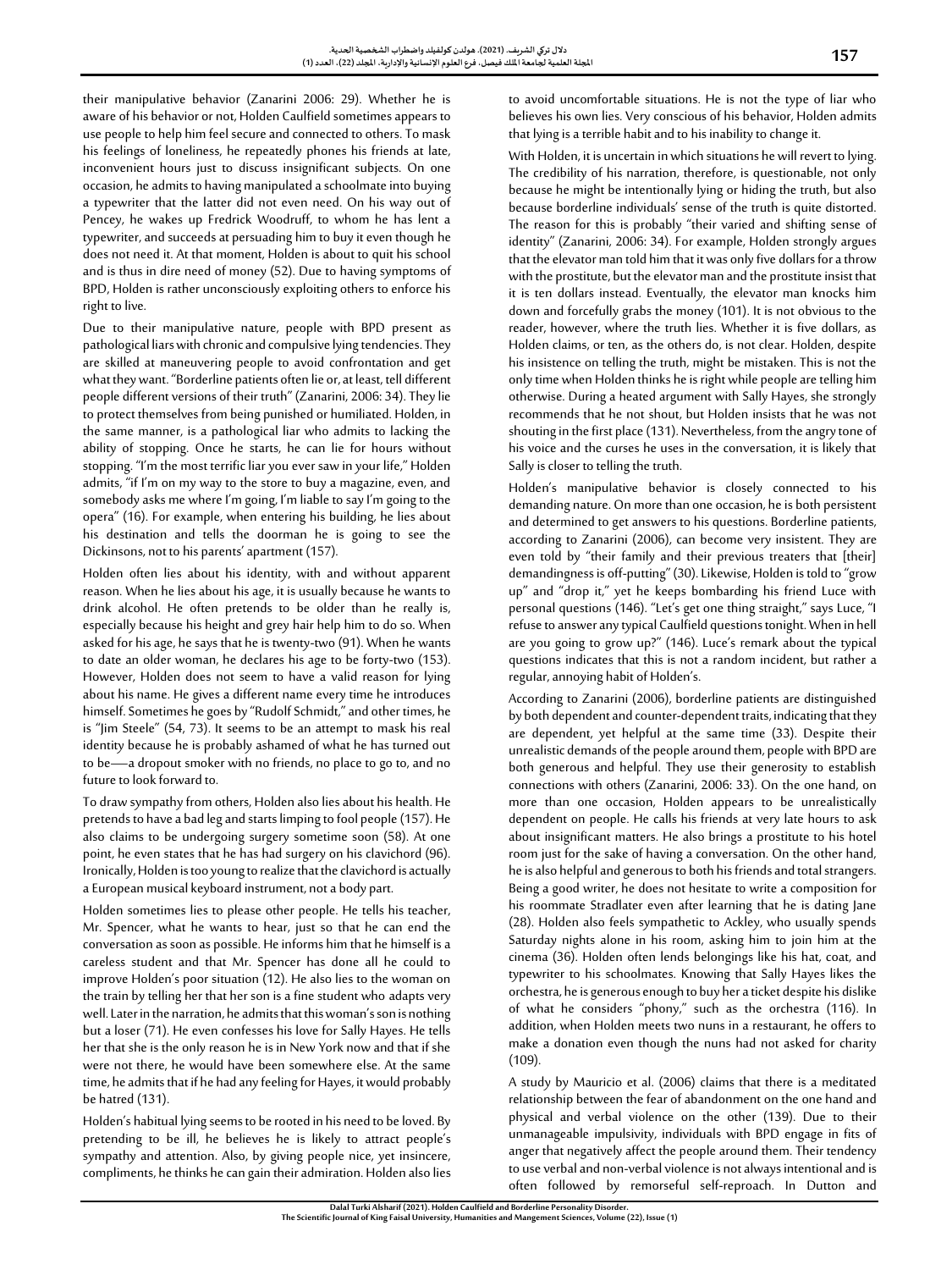Starzomski's (1993) study, 75 out of 120 women who were married to borderline personality men reported being subjected to physical and verbal violence (327). A collaboration of other BPD symptoms renders them easily infuriated and uncontrollably violent. These symptoms include "unstable interpersonal relationships, unstable sense of self, intense and phasic anger, and impulsivity" (Dutton and Starzomski, 1993: 330).

Despite his harmless appearance, Holden Caulfield shows, on more than one occasion, a tendency to use violence against others. For example, he uses verbal violence against some of his schoolmates. When he bullies his friend Ackley and calls him a kid, Holden finds joy because it brings the "sadist" out in him (22). "He didn't like it when you called him 'Ackley kid'.…I was sixteen and he was eighteen. It drove him mad when I called him 'Ackley kid'", Holden says (21). To kill boredom and give himself pleasure, Holden also enjoys calling people he dislikes "prince," knowing how much it annoys them (24). Sometimes he pictures himself beating other boys. He uses graphic details in his imaginary violent scenarios, but he does not have the stamina to act. "I'd feel I ought to sock the guy in the jaw or something—break his goddam jaw. Only, I wouldn't have the guts to do it," he confesses (89). In his rather twisted imagination, Holden enjoys the idea of being beaten by others because it proves to him that he is strong enough for a fight, even if he loses it. When he gets knocked down by his roommate Stradlater, Holden feels proud of the blood on his face as it makes him look "tough" (45).

# **3. Affective Symptoms**

In addition to interpersonal symptoms, BPD patients suffer from affective symptoms that are characterized by emotions, including emotional instability, moodiness, feelings of emptiness, and feelings of hopelessness. Suffering from emotional instability and dysphoric effects is one problem of borderline patients. Unlike people with bipolar disorder, whose mood changes persist for days, borderline individuals' dysphoric effects last for a few hours. These feelings range from intense happiness to deep sadness. According to Widiger (2006), people with BPD may have affective instability that ranges from "intense episodic dysphoria, irritability, or anxiety usually lasting a few hours and only rarely more than a few days" (66). These feelings also include anxiety, panic attacks, hopelessness, emptiness, and helplessness (Zanarini, 2006: 20).

Holden experiences most of these feelings. He suddenly bounces from one feeling to another in a matter of minutes. He recounts that he gets obsessed with anxiety, which becomes so debilitating that he cannot even go to the bathroom (40). He often expresses a deep sense of depression that blocks his ability to think. "I was feeling so depressed I didn't even think," he says, "that's the whole trouble. When you're feeling very depressed, you can't even think" (91). Holden also has a deep feeling of helplessness. He feels that he cannot get anything done and that he is in a "bad" and "lousy shape" (131).

Twice in the novel, Holden falls into an abrupt fit of crying for no apparent reason. At one time, when he is aimlessly sitting on the radiator doing nothing, he suddenly has an urge to cry. He starts to feel extremely sad, depressed, and lonely (153). The second incident occurs when he goes to his house to present his sister Phoebe with a gift, where he experiences a sudden panic attack.

> Then, all of a sudden, I started to cry. I couldn't help it. I did it so nobody could hear me, but I did it. It scared hell out of old Phoebe when I started doing it, and she came over and tried to make me stop, but once you get started, you can't just stop on a goddam dime. I was still sitting on the edge of the bed when I did it, and she put her old arm around my neck, and I put my arm around her, too, but I still couldn't stop for a long time. I thought I was going to choke to death or something.

(179)

Holden's emotional instability is manifested in his sudden fits of rage over totally insignificant matters. He even imagines himself inflicting pain on others. When he notices curses written on a school fence, he gets so overwhelmed that he pictures himself catching the one who did it and terribly hurting them. "I kept wanting to kill whoever'd written it" (201). However, Holden sometimes has a sudden euphoric feeling of happiness for no reason at all. "I felt so damn happy," Holden says, "if you want to know the truth. I don't know why" (213). Holden's expression of anger is sometimes followed by an immediate feeling of guilt. This, according to APA (2013), is one of the characteristics of borderline personality individuals. They usually have "expressions of anger...often followed by shame and guilt and contribute to the feeling they have of being evil" (664). For example, when Holden gets involved in a heated argument with Sally Hayes, the latter bursts into tears. Scared and ashamed, Holden starts to "apologize like a madman" (134). When she does not accept his apology, he feels full of shame and regret, especially when he thinks that she might choose to tell her family about what has happened.

Borderline persons are extremely moody, and their moods can rapidly change in response to environmental triggers. These sudden changes are attributed to the individuals' venerability, which makes them susceptible to outer stimuli triggering their anger, panic, and an inability to deal with difficult situations (Widiger, 2006: 66). Instead of having mood swings that last for weeks, individuals with BPD have rapid mood changes in response to outer stimuli. "These mood changes," says Paris (2006), "are not spontaneous, but occur in response to environmental triggers" (182). The triggers that lead to such mood shifts are not always clear and direct but can often be subtle and indirect. The intensity of the mood changes can even cloud their judgment and can lead to self-destructive, impulsive behaviors (Zanarini, 2006: 22).

Holden admits to being very moody. He retreats from doing many things because he is not in the mood. Many times, he plans to call his ex-girlfriend Jane Gallagher, but he quits because he does not feel like it. A lot of things seem to depend on Holden's mood. "I can be quite sarcastic when I'm in the mood," he says (21). Holden can appear rather happy and childish, throwing snowballs at his friends (35). He also starts to laugh for no apparent reason. "All of a sudden I did something I shouldn't have. I laughed. And I have one of these very loud, stupid laughs," Holden states (134). He suddenly begins to dance, even when it is inappropriate to do so. For example, when going to say a sad goodbye to his sister Phoebe, he then suddenly plays music, and the two start to dance (201).

However, seeing Holden in a cheerful mood is quite rare. It could be a beautiful day outside, but Holden chooses to feel very miserable. "It was getting daylight outside. Boy, I felt miserable. I felt so depressed, you can't imagine," he sadly declares (98). It is not unusual for Holden to be very nervous or rather angry. He often describes himself as "a nervous guy" (34). Holden also gets angry for no apparent reason. Once he gets into a heated argument with Sally Hayes, screams at her, and then immediately proposes marriage to her. Even Sally is totally shocked by the sudden transformation in his behavior. "If you want to know the truth," Holden says, "I don't even know why I started all that stuff with her" (134). He is uncertain about the feelings he holds for her. Sometimes he loves her, but at other times he does not. "I sort of hated old Sally by the time we got in the cab," he says right after his marriage proposal (128).

People with BPD may display emotional instability, including anger, irritability, depression, and anxiety, which can last for hours or days (Dutton and Starzomski, 1993: 323). Nevertheless, the causes of these shifts in feelings are undetermined. BPD patients possibly go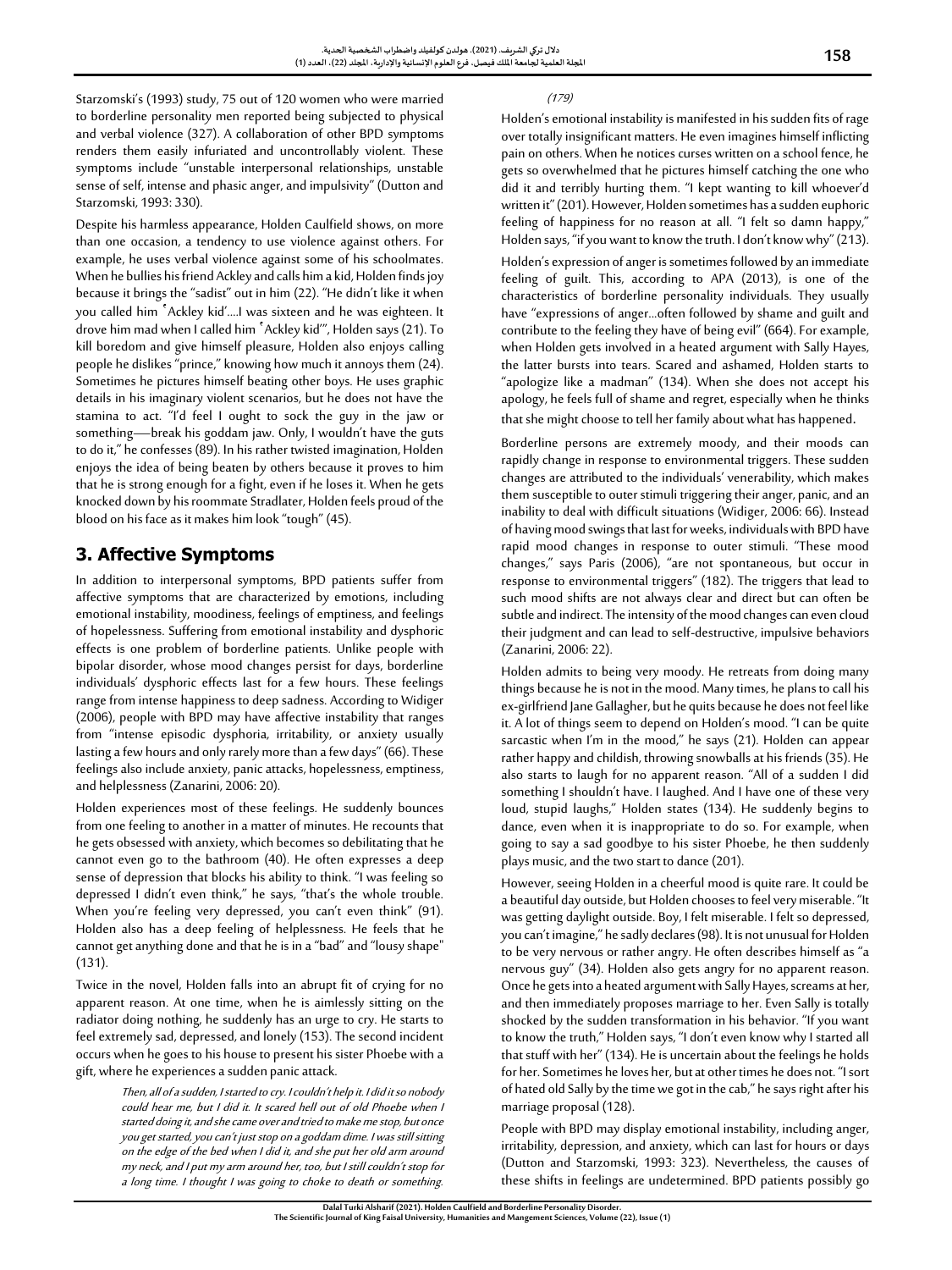through fits of differing temperaments to draw attention to their ongoing pain (Zanarini, 2006: 21). In The Catcher in the Rye, Holden's dissatisfaction with almost everything around him is reflected in his anger. First, the tone of his narration is full of rage. He often uses negative or curse words to describe people, things, and events: "goddam autobiography," "crumby place," "terrible school," "bastard." He has a disrespectful attitude toward his teachers, calling them "old Thurmer" and "old Spencer." When Stradlater explains to him that the composition Holden has written for him is about the wrong topic, Holden gets frustrated and tears up the paper. He even strikes Stradlater, which ends up with Holden getting himself hurt because he is not as physically strong as his friend (41). Holden appears to be unreasonably furious, reacting in an exaggerated manner to simple matters. He directs his anger at people who are not really the source of his pain. For example, as he leaves the school, he yells out loud, "sleep tight, ya morons," to all his schoolmates, some of whom he probably does not even know (52). The words he shouts are significant because they indicate his complete rejection of the adolescent world and his refusal to play a part in it (Throwbridge, 2000: 23). Throughout the novel, Holden's feelings are on an emotional roller coaster, shifting from one negative feeling to another.

Not only do they shift quickly from one mood to another, but borderline patients are also very inconsistent with their opinions. They tend to go from total love to total hate in nearly no time at all (Zanarini, 2006: 28). Holden, who repeatedly expresses his dislike for the cinema industry, still goes to the movies to kill time (36). This contradiction is also seen minutes after his marriage proposal to Sally Hayes, when he admits that he was "beginning to hate her" (133). Holden views people, as well as things, in black and white, with no grey shades in between. He tends to go to the extremes with regard to his expression of likes and dislikes by either ultimately loving or absolutely hating the person. He almost idolizes Allie, Phoebe, and Jane Gallagher, while he paints his former teachers and classmates as devils.

DSM-5 indicates that people with BPD have a continuous feeling of emptiness (APA, 2013: 664). By feeling lost about their long-term goals and about what to do with their lives, they are in constant search of something to do or someone to talk to (Widiger, 2006: 66). Throughout the novel, Holden Caulfield seems to be lost and does know what to do with his life. He keeps quitting schools, leaving home for days, jumping from one hotel to another, changing friends, and aimlessly roaming the streets of New York. He sometimes takes a taxi with no certain destination in mind (107). Sometimes, he feels empty, with nothing to do but to stare at the ceiling of his hotel room. "I didn't have anything else to do," he says, "so I kept sitting on the radiator and counting these little white squares on the floor" (152).

When he is asked about his future, Holden usually responds vaguely. He certainly has no plans.When his little sister Phoebe confronts him about his plans, he clearly states that he has no intention of becoming either a scientist or a lawyer like his father (172). He does not think his permanent hand injury hinders any of his future plans because he has no intention of becoming a surgeon, a violinist, or "anything anyway" (39). Holden's future seems empty and unplanned. Answering his teacher, Holden says: "oh, I feel some concern for my future… but not too much, I guess" (14). Having little faith in his own abilities, Holden believes that he is the only stupid member in his family (67). His self-esteem appears to be rather distorted and damaged. According to Zeigler-Hill and Abraham (2006), "individuals with high levels of borderline personality features will experience more fluctuations in their state [of] self-esteem and affect over time than individuals with low levels of borderline personality features" (670).

His plans for the future are vague and unrealistic. When Phoebe asks him what he would rather be, he says that he wants to be the catcher in the rye. He pictures himself as the only adult in an open rye field, where his main job is to catch the children who are about to fall (173). Deep down, he might want to attribute meaning and give purpose to his apparently empty life by saving the little ones before it is too late. "Holden wants his life to be vital without appropriation, innocent without retrogression" (Bryan, 2000: 35). Holden's behavior with his sister Phoebe and his repeated attempts to save her prove his genuine desire to protect children (Throwbridge, 2000: 28). He probably desperately thinks that it is too late for him to be saved, but he does not want the same to happen to those who still stand a chance.

The feeling of emptiness these individuals have is often accompanied by a deep state of hopelessness. This negative condition is manifested in the individual's loss of faith in life and in people. In Holden's case, it is truly very hard to find someone or something he genuinely likes, except for Allie, Phoebe, and Jane. His perception of life and people is gloomy and pessimistic. He repeats the expression "I hate" quite often. For example, he is totally unsatisfied with schools and the educational system, and he even believes that expensive schools attract dishonest people (4). He can hardly relate to any of his schoolmates like Stradlater, Ackley Morrow, and many others, frequently criticizing their weird behaviors and unacceptable manners.

Holden is passionate in expressing his dislike for the whole entertainment industry. "I hate the movies like poison," he angrily declares (29). That is why he disapproves of his brother D. B.'s work in Hollywood. He thinks D. B. is a great writer who is wasting his talent in the fake cinema. Holden also does not admire the theatre and its actors, whom he finds unqualified, unrealistic, and exaggerated (117). In fact, he considers most people around him pretentious and unauthentic, especially those who use exaggerated positive expressions, such as the word "grand," which extremely annoy him (9).

Living in the city of New York is another challenge Holden must face. He finds it noisy and very annoying.

> I hate living in New York and all. Taxicabs, and Madison Avenue buses, with the drivers and all always yelling at you to get out at the rear door, and being introduced to phony guys that call the Lunts angels, and going up and down in elevators when you just want to go outside, and guys fitting your pants all the time at Brooks, and people always. (130)

Old Spencer, as Holden likes to call him, is his former teacher. Seeing how troubled Holden is, Spencer tries to save him by teaching him how to deal with life's troubles. He explains that life is like a game and that he should learn how to play by its rules. To Holden, life is way too serious to be called a game: "if you get on the side where all the hot-shots are, then it's a game, all right—I'll admit that. But if you get on the other side, where there aren't any hot-shots, then what's a game about it? Nothing. No game" (8).

### **4. Cognitive Symptoms**

It is not uncommon for patients who have experienced neglect or abuse during childhood to have cognitive problems; therefore, some borderline patients show cognitive problems such as "depersonalization, derealization, reality-based delusions, and dissociative problems" (Zanarini, 2006: 22). On more than one occasion, Holden shows symptoms of reality-based delusions. For example, he takes a real incident that happened to him and fabricates an entirely imaginary story around it. When he has a fight at the hotel with the elevator man who knocks him down, Holden begins to imagine that he has been shot and that he has a bullet in his stomach. He even starts to act accordingly.

**Dalal Turki Alsharif (2021). Holden Caulfield and Borderline Personality Disorder. The Scientific Journal of King Faisal University, Humanitiesand MangementSciences, Volume (22), Issue (1)**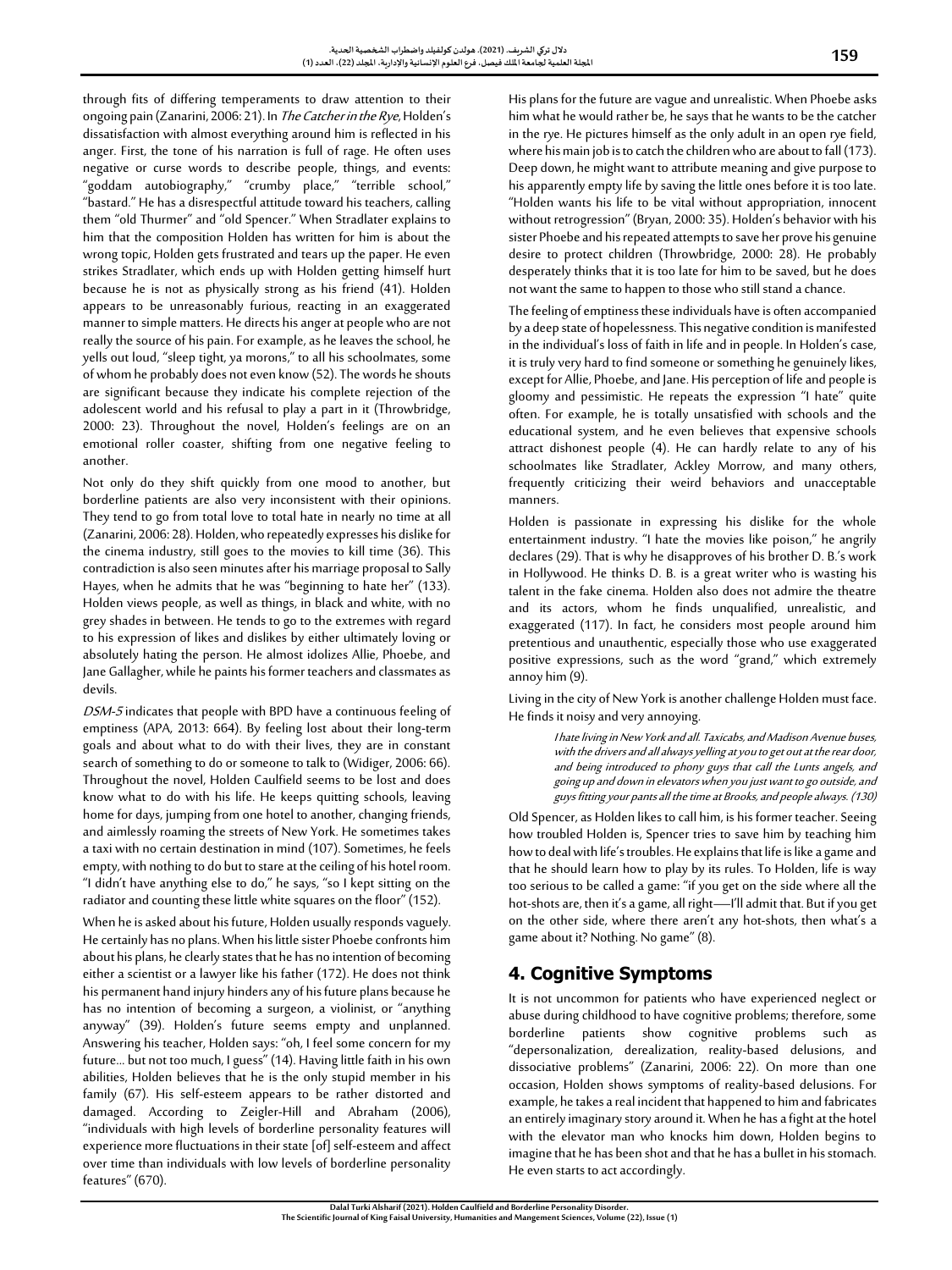About halfway to the bathroom, I sort of started pretending I had a bullet in my guts.…Now I was on the way to the bathroom to get a good shot of bourbon or something to steady my nerves and help me really go into action. I pictured myself coming out of the goddam bathroom, dressed and all, with my automatic in my pocket, and staggering around a little bit. Then I'd walk downstairs, instead of using the elevator. I'd hold onto the banister and all, with this blood trickling out of the side of my mouth a little at a time. (103)

This incident is not very different from the time when Holden walks outside in the winter. Worried about getting pneumonia, he immediately starts to imagine his death, its effect on his family, and all the people coming to his funeral (154).

Holden frequently acknowledges that he is mentally inadequate. He believes that he is the stupidest member of his family. He keeps repeating that he is often so forgetful and "absent-minded" that he keeps giving the taxi driver the wrong address (60). He goes further, calling himself "mad" and "crazy." "But I'm crazy," he says, "I swear to God I am" (103). Heiserman and Miller (2006) illustrate the world inside Holden's mind.

> The things in Holden's world are always jumping up and down or bouncing or scattering "like madmen." Holden always lets us know when he has insight into the absurdity of the endless absurd situations[,] which make up the life of a sixteen-year-old by exclaiming, "It killed me." In a phony world, Holden feels compelled to reenforce his sincerity and truthfulness constantly with "[i]t really is" or "[i]t really did." (9)

BPD patients also experience dissociative problems, including shifting from one identity to another and sometimes stating they have no real identity at all (APA, 2013: 291). Thus, these individuals simultaneously maintain different identities (Zanarini, 2006: 24). This is different from schizophrenia, in which patients hear voices that do not exist, but rather is an expression of the individual's mood change and not an extremely abnormal personality trait (Widiger, 2006: 66). These variant identities reflect the distorted self-image BPD patients have.

Although the case of Holden Caulfield is not as severe as that defined by APA (2013) in DSM-5, he sometimes shows signs of losing track of who he really is. Holden admits to having acted like an older, and sometimes a younger, version of himself depending on his mood and on what the situation requires. He does not like it when people require him "to act his age" (9). He certainly wants to act the way he feels. "I was sixteen then," he says, "and I'm seventeen now, and sometimes I act like I'm about thirteen…sometimes I act a lot older than I am—I really do—but people never notice it" (9). Holden also lies about his name, sometimes going by the name "Rudolf Schmidt" and sometimes by "Jim Steele" (54, 73).

# **5. Behavioral Symptoms**

According to Zanarini (2006), the last group of symptoms are behavioral, and they include self-harm, suicidality, impulsively, irresponsibility with money, alcoholism, and education and employment problems (23). Self-harm, in its different manifestations, is common among BPD patients. It is a self-soothing technique that they use to calm their excessive rage (Zanarini, 2006: 24). Developing an eating disorder is another way BPD patients harm themselves. Those individuals express their rage in multiple ways, one of which is through eating. They tend to go to extremes, either by eating excessively or barely at all (Paris, 2006: 184). Holden considers himself "a very light eater" (107), which on the surface does not appear to be a serious issue. However, when his doctor tells him to eat more, Holden refuses to comply (107). It is obvious that Holden's weight poses a problem to his well-being, but he has no desire to change this harmful habit.

disorder are prone to be suicidal. Even though these suicidal ideas are not persistent, they do occur from time to time. It is rare to find that a borderline patient has not contemplated suicide at least once during their course of illness (Paris, 2006: 181). Because borderline patients have these thoughts for a long period of time, many do end up attempting suicide. Some succeed, but most do not. Such suicide attempts tend to peak when patients are in their twenties (Paris, 2006: 183).

The Catcher in the Rye is not a tragedy that ends with the hero's death, nor does Holden actually attempt to end his own life. However, he repeatedly expresses his desire to suddenly disappear from this life; sometimes he even describes how he wishes to disappear. For example, he thinks about jumping out the window or sitting right on top of an atomic bomb (48, 141). He masks his deep desires by using an exaggerated, sarcastic tone, yet his true desperate voice is clearly heard when he says, "I felt so lonesome, all of a sudden, I almost wished I was dead" (48). "Holden is merely depressed to the point of contemplating suicide…since Holden cannot live up to his Christ ideal, he will choose to emulate the only other character in the Bible he likes, the lunatic" (Throwbridge, 2000: 23).

Holden recklessly walks unprotected through the cold streets of New York during winter. Risking his health, he does not seem to care about getting pneumonia. Instead, he begins to imagine his own funeral. He starts to feel sorry for his parents for losing another child and sad for his sister Phoebe, who will be shocked by the news. He pictures his family sorting out his clothes to donate them to charity. He is furious, though, that all the people he hates will come to his funeral (156). People around Holden are worried about his psychological health. His teacher Mr. Antolini warns him that he is not on the right path. "I have a feeling that you're riding for some kind of a terrible, terrible fall. But I don't honestly know what kind," his teacher says (186). This fall could very possibly mean self-harm or suicide, but his teacher does not say those exact words.

Borderline individuals typically have unstable emotions and behaviors. They often find themselves struggling with episodic impulsivity (Zanarini, 2006: 27). They make hasty decisions that often lead to undesirable results. These decisions sometimes lead to trouble or jeopardize their well-being (Dutton and Starzomski, 1993: 322). Holden Caulfield apparently has an impulsive nature. Without considering the consequences, he carelessly makes irrational decisions that often astonish people. Still bleeding following a fight with his roommate Stradlater, he immediately goes to Ackley. Instead of asking for help, he asks him to play canasta. Even Ackley is shocked by Holden's inappropriate timing (50). A few moments later, and despite his lack of interest in religion, he asks Ackley about joining a monastery (50). Holden either does not really know what he wants, or he just blurts out ideas because of his unorganized thinking.

He sometimes enacts irrational, inexplicable behaviors, such as when he gets onto a bus with a big snowball in his hands. The bus driver is concerned that Holden might hurt somebody, so he makes him throw it outside (36). Despite his young age, Holden suddenly proposes to Sally Hayes, whom he does not even like. "I felt like marrying her the minute I saw her. I'm crazy. I didn't even like her much," he admits (124). Holden makes hasty decisions that could terribly affect his future. He very suddenly decides to quit school in the middle of the night. He packs his bags and leaves without saying goodbye to his friends (51). He also decides to leave his family, get out of New York, and head west to work in another state. He creates a scenario in his head in which he pretends to be deaf and mute so that no one will talk to him (198). According to Throwbridge (2000), the deaf-mute image is a significant metaphor that shows that "Holden's disillusionment is complete" (27).

Another aspect of BPD is suicidality. Patients who suffer from a mood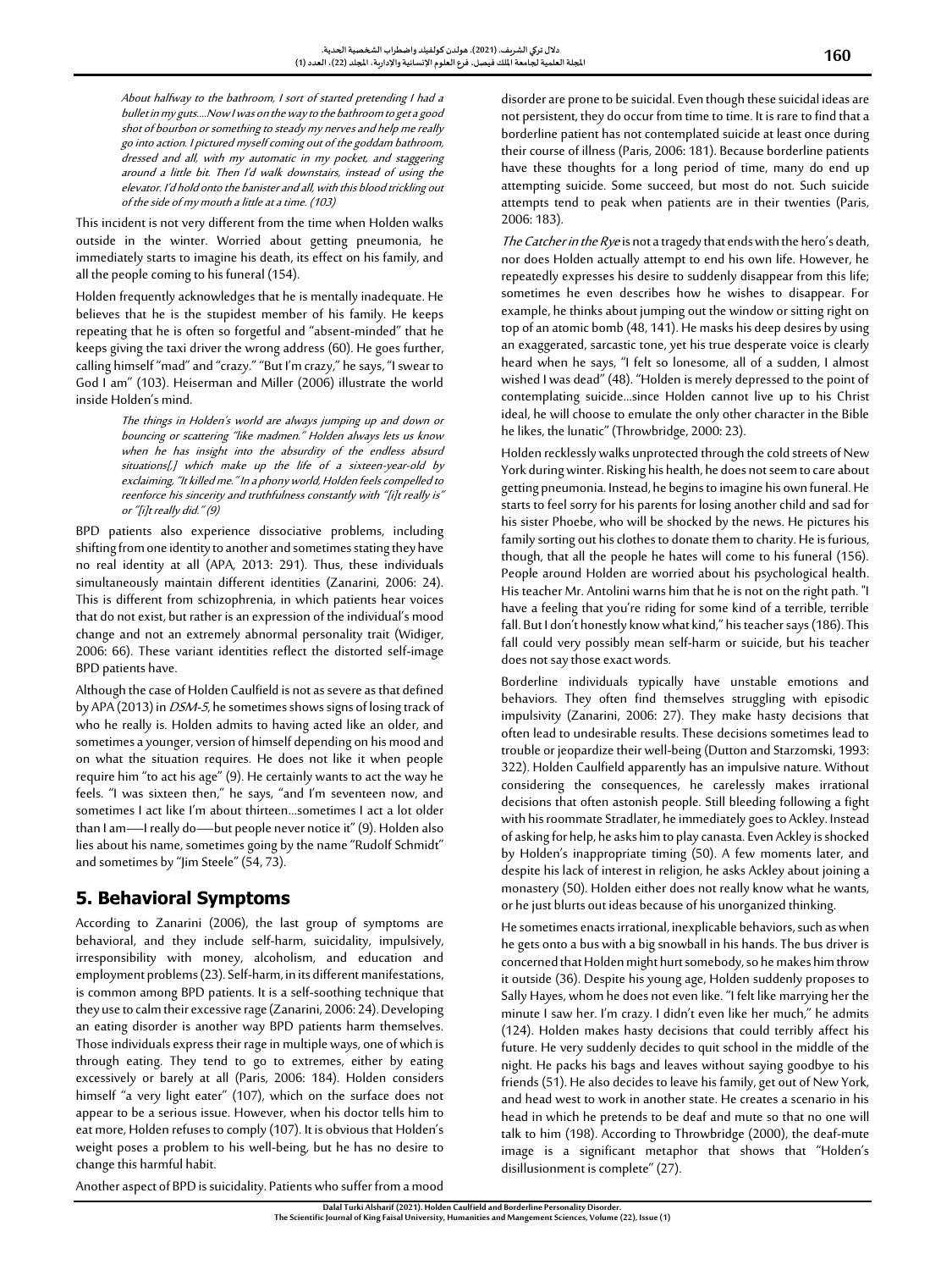Due to their episodic impulsivity, borderline individuals are prone to being financially irresponsible (Dutton and Starzomski, 1993: 321). They often engage in gambling and binge spending, and Holden is likely no exception. Although he is not described in the novel as a gambler, he still spends money irresponsibly. Even though he is young and has no source of income, he spends a lot of money in a short period of time; "I spent a fortune since I left Pencey," Holden admits (156). He is often unaware of how much money he has. Offering to pay for people's drinks in the bar, Holden declares himself a "spendthrift at heart" (107). When he offers to donate ten dollars to the nuns, he regrets it immediately because he realizes that most of his cash is gone (113). Because he has spent most of what he has, he starts using the bus instead of taxis by the end of the week (153).

Individuals with BPD are prone to self-damaging behavior like excessive drinking and smoking (Dutton and Starzomski, 1993: 332). Despite his young age, Holden's impulsive behavior is also manifested through his constant smoking and drinking. "There wasn't anything to do except smoke and drink," Holden says. (86). He describes himself as a "heavy smoker," but out of courtesy, he sometimes lies to others, calling himself a "moderate smoker" (5, 182). However, Holden repeatedly smokes, which proves that the former description of him is much closer to the truth. He even admits to smoking at least two packs a day since he left his school, which is rather a lot for someone of his age (100).

Holden is also a heavy drinker who boasts of his drinking abilities. "One thing I have," he says, "is a terrific capacity. I can drink all night and not even show it" (90). He attributes some aspects of his bad behavior to his being "drunk as hell" (149). His favorite drink throughout the novel is scotch and soda. Despite being seventeen, he still manages to fool bartenders with his height and grey hair; however, on some occasions, they ask for verification of his age.

In the lives of young adolescents, emotional impulsivity, feelings of emptiness, and mood changes negatively influence school performance. Skodol (2006) compares the school performance of patients with BPD to others who have depression, schizophrenia, and bipolar disorder. The numbers show that borderline patients spend fewer years in school (156). Skodol (2006) also proves that the rates of unemployment and job changes among borderline patients are higher than among people with other disorders (156). They often experience extreme pressure at work and in their social lives due to their symptoms, which others can find difficult to tolerate (Choudhary, 2017: 257).

Holden Caulfield is presented in the novel as a dropout. Schools keep dismissing him, mostly because of his poor performance. He is dismissed from Pencey Prep School, and, before that, from Elkton Hills because of failing nearly every subject (13). English is the only subject Holden is good at. He fails four out of five subjects in one semester (10). When he fails oral expression, Holden assumes that it is too difficult for him to stick to a point without digressing. He often finds digression more interesting than the main point (187). In a letter to his history teacher, Mr. Spencer, Holden writes, "it is all right with me if you flunk me though as I am flunking everything else except English anyway" (12).

There are two possible main reasons for Holden's poor performance at school. First, his rebellious character prevents him from abiding by the rules. When his roommate Stradlater asks him to write a descriptive composition about a place, Holden writes about his brother's Allie's baseball mitt. In his opinion, it is still descriptive even if it is not exactly about a place. Stradlater becomes furious and bluntly explains to Holden what seems to be the problem. "You always do everything backwards," Stradlater says, "no wonder you're flunking the hell out of here...you don't do one damn thing the way you're supposed to" (41). Also, as the manager of the fencing team in his school, Holden is supposed to guard the equipment and not leave it unattended in the subway, which he carelessly does (3). The second reason why Holden continues to fail is that he keeps making excuses for himself. "Don't worry about me," he says to Mr. Spencer. "I'll be all right. I'm just going through a phase right now. Everybody goes through phases and all, don't they?" (15).

It is quite common for some psychological disorders to co-occur. According to *DSM-5*, "borderline personality disorder often co-occurs with depressive or bipolar disorder" (APA, 2013: 666). Anxiety and BPD are highly correlated according to statistics (Pfohl, 2006: 142). Holden shows signs of obsessive-compulsive disorder. He admits to having some "nervous habits" that force him to do something repeatedly (26). For instance, he keeps turning the water tap on and off as he speaks to Stradlater in the bathroom (26). Another nervous habit he has is lighting a match and letting it burn until he can no longer hold it, and then dropping it in the ashtray (129).

# **6. Environmental Factors**

In addition to genetic influences, environmental factors play an important role in the development of BPD. Silk et al. (2006) assume that the personality splitting used by borderline patients is a result of viewing both parents, or at least one of them, in incoherent, contradictory positions that are divided between nurturing and punishing (42). A child, as a consequence, loses the ability to comprehend how one person is capable of embodying two contradictory values, which results in children splitting the same person into love and hate categories (Silk et al., 2006: 44). In addition to the threat of punishment, children might have faced the threat of being abandoned by one or both of their parents, especially in the early stages of life when they are totally dependent on them. That can result in achild's use of manipulative lies just to keep their parent(s) close (Silk et al., 2006: 46). Silk et al. (2006) conclude that "borderline pathology was the result of disturbed development in response to maternal inconsistency and lack of maternal empathic attainment" (47).

Other studies have found, however, that being a victim of childhood abuse does not necessarily lead to developing BPD. Other factors are equally as important, such as having an inconsistent and insufficient nurturing environment, especially if it is chronic (Khehra and Srishti, 2014: 325).

> When caregivers are available and consistently responsive during childhood, secure attachments and corresponding positive internal working models of self and other[s] develop and promote healthy developmental trajectories and relationship patterns. By contrast, disruptions in the parent–child bond are the precursors to insecure attachment and corresponding negative models of self and/or others, thus promoting maladaptive relationship patterns that can continue to regulate relationship behavior into adulthood. (Mauricio et al., 2007: 139)

From the opening of The Catcher in the Rye, Holden informs the reader that he is unwilling to share details about his parents because that would give his parents "two hemorrhages apiece" (1). This may indicate that Holden's parents are either secretive or very controlling. Not only they are unwilling to share information about their lives, but they also order their son not to do so. Holden says that he does not want to get into the details of his "lousy childhood" with his very "occupied" parents (1). It is rather obvious that Holden is neither happy nor proud of his childhood, in which he seems to have suffered episodes of abandonment and neglect by his busy parents. Bryan (2000) assumes that one of Holden's problems is that he does not provide the reader with sufficient information about his childhood